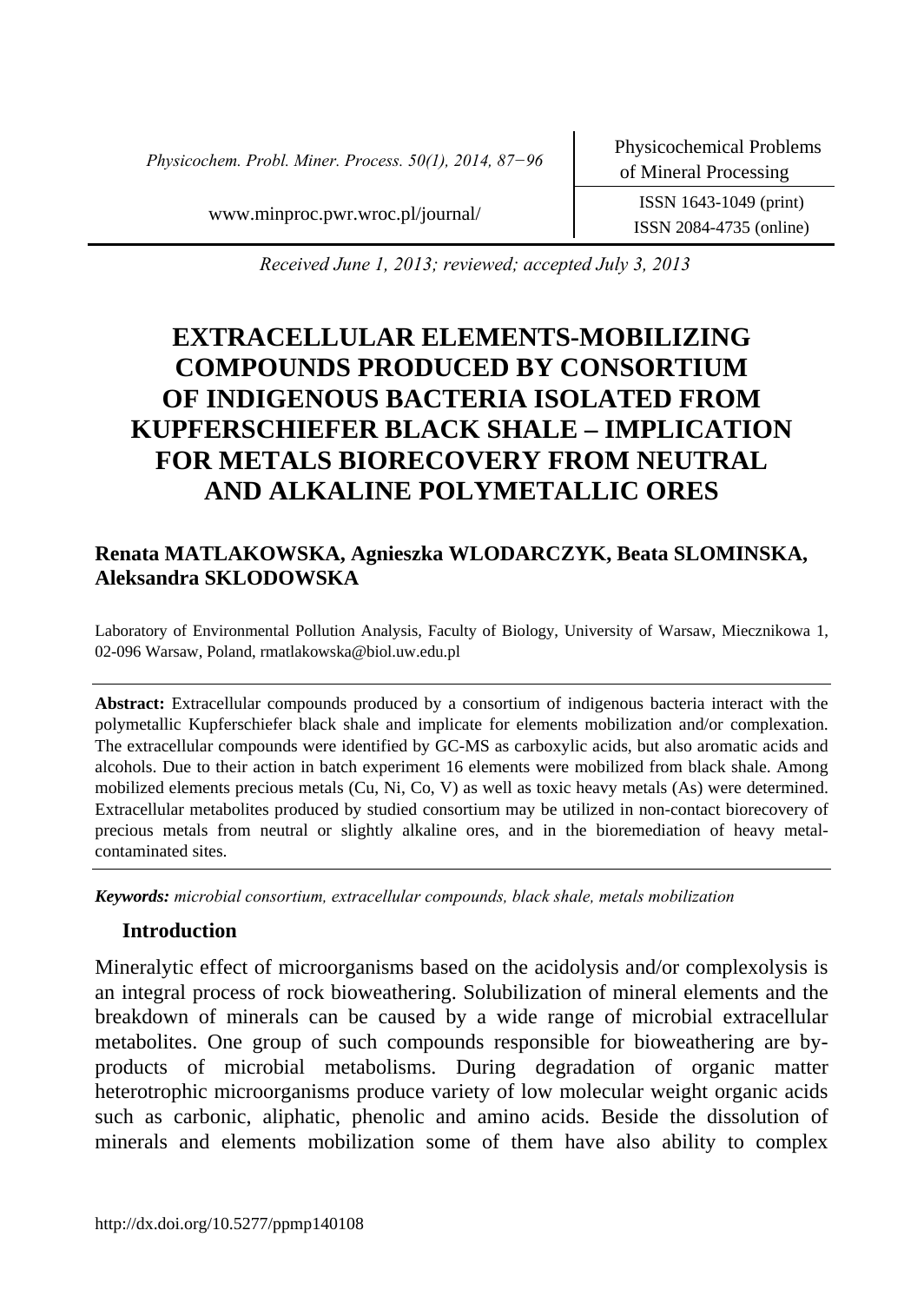elements. The chemistry and role of such compounds have been reviewed by Birch and Bachofen (1990).

Besides the role of such extracellular metabolites in geochemical cycling of elements in natural environment they are also of potential use in biotechnologies of the recovery of metals from deposits and wastes. These phenomenon is of great importance especially in the case of neutral or slightly alkaline ores where acidic leaching is not applicable. Copper bearing alkaline ultrabasic and carbonatite deposits made up 4% of worldwide copper mining activity. This type of ore is located among other in the middle of Europe in a great area from Middle Germany (the eastern edge of the Harz Mountains and the Saale river) to Fore-Sudetic Monocline and North Sudetic Trough (SW Poland). These copper deposits called Kupferschiefer are ranked as one of the largest and the richest of Cu and Ag deposits in the world (Oszczepalski, 1999). The concentrations of copper and silver in the black shale profile range from a few to up to 10 wt. % and up to 100 ppm, respectively. Beside these two main elements Kupferschiefer contains also considerable reserves of other basic and highly valuable and rare elements (cobalt, nickel, vanadium) as well as toxic elements (arsenic, lead). The major difficulties restrict the exploitation of such abundant resources is the low efficiency of the conventional technical methods for recovering valuable metals, from mining extraction to metallurgical processing. Metal bearing minerals are mostly merged with sandstone (24-85 %) and dolomite (11-62 %). In this situation all known methods of acid metals bioleaching widely used throughout the world are not useful.

Bioshale project was one of first projects dedicated to development of biotechnology for safe, clean and viable beneficiation of black shale ores in Europe and to propose an innovative, environmentally and socially favourable model of mining activities and metals recovery (d'Hugues et al., 2008). In frame of Bioshale project the consortium of indigenous microorganisms was isolated from Kupferschiefer black shale (Matlakowska and Sklodowska, 2009). During our last studies we demonstrated that indigenous bacteria play a prominent role in the weathering of black shale and in the biogeochemical cycles of elements occurring in this rock (Matlakowska et al., 2010; Matlakowska et al., 2012). It was shown that bacteria directly interact with black shale organic matter and indirectly influence on ore minerals. As a result of bacterial activity the redistribution of P, Al, Si, Ca, Mg, K, S, Cu and Pb was confirmed. Continuing these studies we focused on the analysis of non-contact action of microbial extracellular products on the rock components and potential implication of these processes. The analysis of such phenomenon is important not only to understand the role of microorganisms in ancient black shale transformations but also to find the methods of precious elements biomining from neutral or slightly alkaline ores. In presented study we describe the impact of extracellular metabolites produced under laboratory conditions by a consortium of bacteria isolated from Kupferschiefer black shale on the biotransformation of elements present in this rock and we discuss the potential role of these processes in biomining.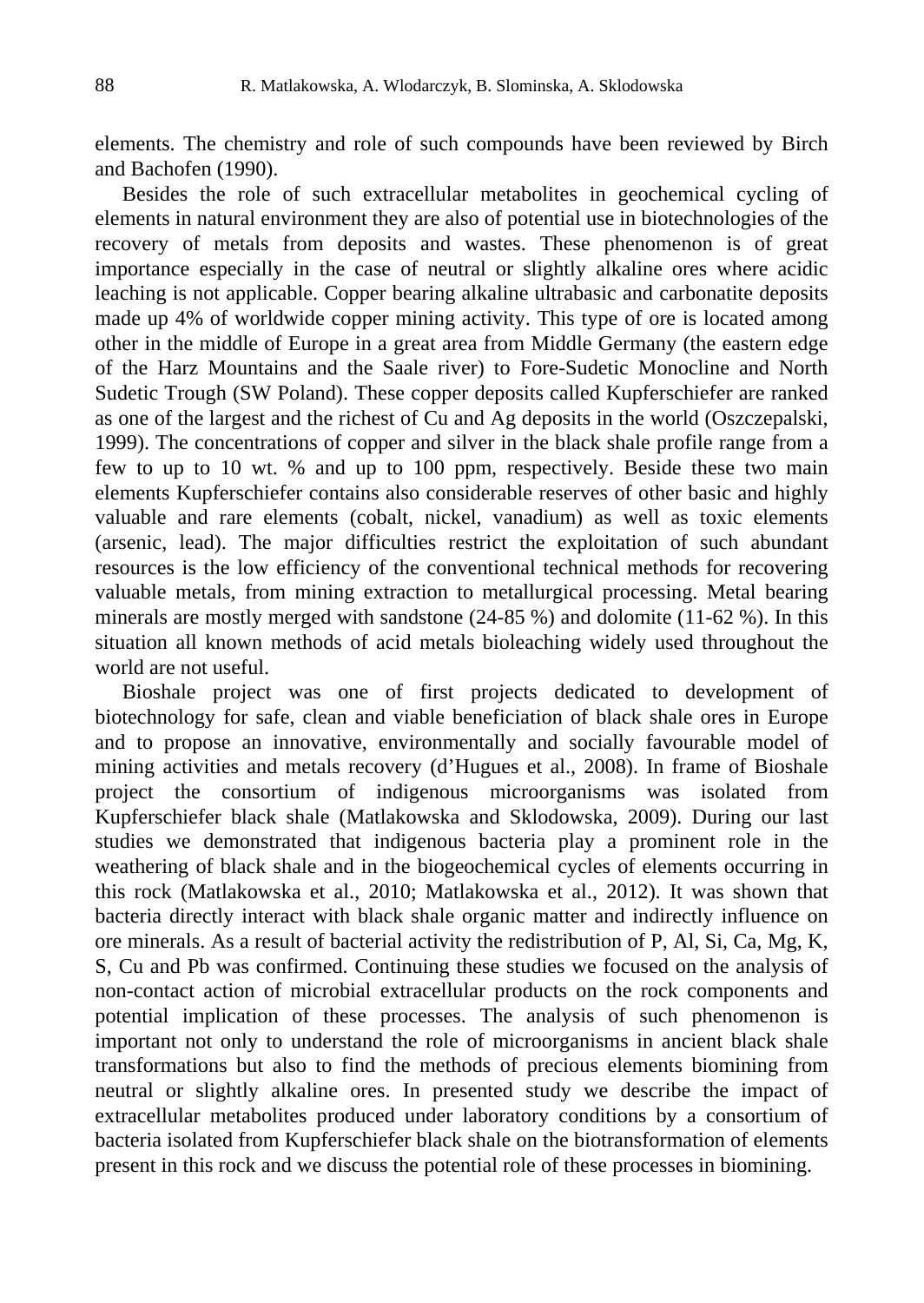# **Materials and methods**

#### **Geological materials**

Material for the study representing highly mineralized Kupferschiefer black shale was sampled at the underground Lubin mine below 600 m (Fore-Sudetic Monocline, SW, Poland). The crushed black shales with diameter fall in range: 0.25–0.5 mm; 1–2 mm and 3–4 mm were used. The whole rock analyses of the Kupferschiefer shale used in this study were performed by ACME Analytical Laboratories Ltd. Vancouver, Canada (http://www.acmelab.com) and its chemical composition is presented in Table 1.

| Element (wt. $%$ )             |       | Element $(mg kg^{-1})$ |       |  |
|--------------------------------|-------|------------------------|-------|--|
| Na <sub>2</sub> O              | 0.16  | Cu                     | 34958 |  |
| $K_2O$                         | 4.23  | Co                     | 1287  |  |
| SiO <sub>2</sub>               | 34.50 | Ni                     | 336   |  |
| $Al_2O_3$                      | 13.50 | V                      | 943   |  |
| MgO                            | 6.80  | Mo                     | 169   |  |
| CaO                            | 9.20  | Mn                     | 2224  |  |
| Fe <sub>2</sub> O <sub>3</sub> | 3.50  | Zn                     | 26    |  |
| S                              | 1.89  | As                     | 1598  |  |
| MnO                            | 0.29  | Fe                     | 2450  |  |

Table 1. Chemical composition of Kupferschiefer black shale used in this study

## **Microorganisms**

Bacterial strains were originally isolated from black shale (Lubin copper mine) and have been described previously (Matlakowska and Sklodowska, 2009). The mixed culture of microorganisms contained equal numbers of: *Microbacterium* sp. LM1 (EU821337), *Microbacterium* sp. LM2 (EU821338), *Acinetobacter* sp. LM3 (EU821339), *Bacillus* sp. LM4 (EU821340), *Pseudomonas* sp. LM5 (EU821341), *Pseudomonas* sp. LM6 (EU821342), *Pseudomonas* sp. LM7 (EU821343) and *Pseudomonas* sp. LM8 (EU821344).

## **Growth media**

Luria-Bertani medium (LB) (Sambrook and Russell, 2001) was used for inoculum preparation. The mineral basal salts (MBS) medium containing glucose at concentration 20 mM (Hartmans et al., 1989) was used for production of extracellular metabolites.

#### **Microorganisms cultivation**

The mineral MBS medium was inoculated with an exponentially growing bacterial culture that had been cultivated in LB medium and then centrifuged  $(10\,000 \times g, \text{ at } 4$ C, 10 min). Cultures were carried out in 500 millilitre flasks containing 250 ml of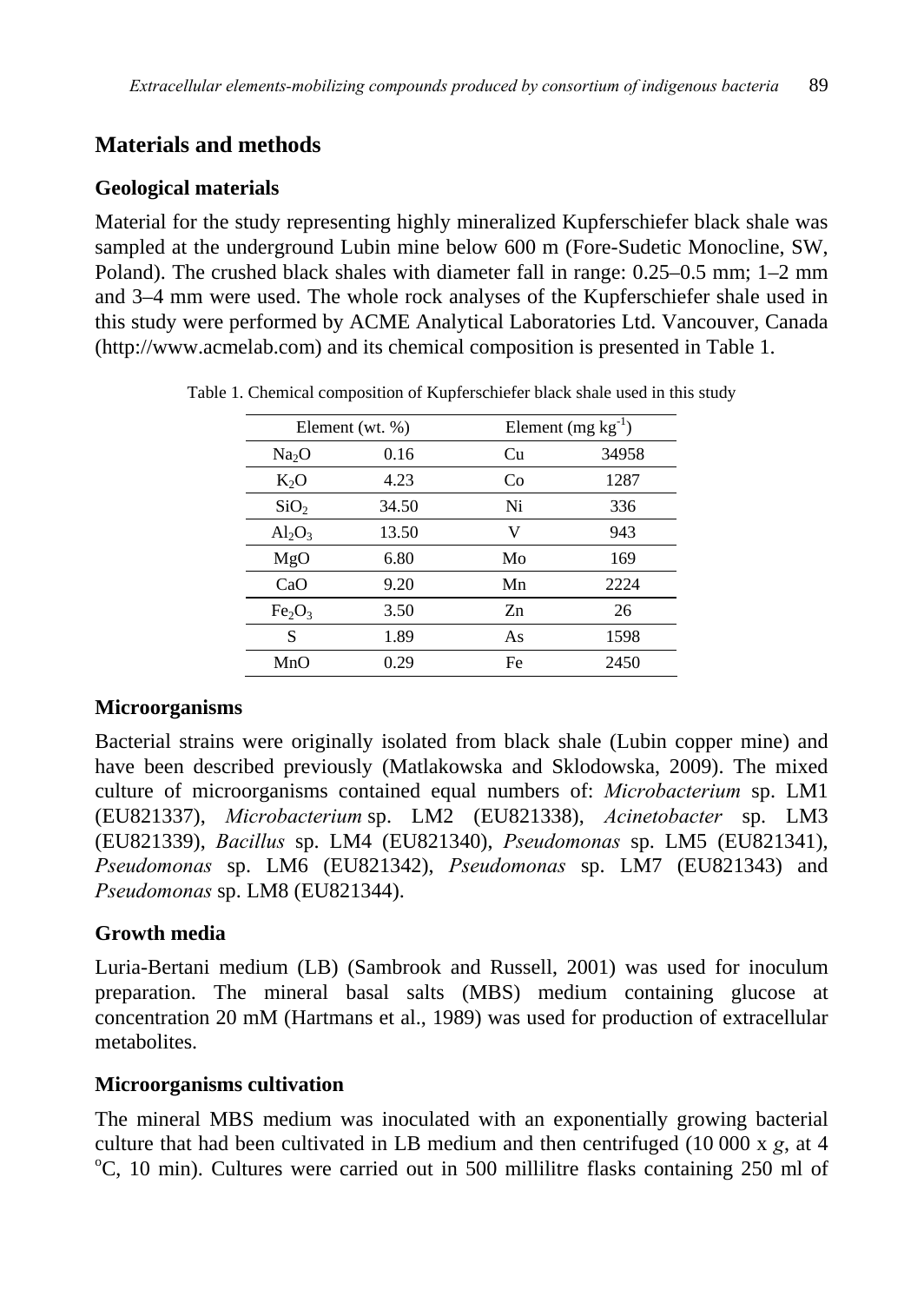mineral medium and were maintained in aerobic conditions, on a rotary shaker (150 rpm) at temperature 22  $\rm{^{\circ}C}$  for 7 days. Sterile mineral medium with glucose was used as a control. Bacterial growth was monitored by plating diluted samples on solid LB medium to determine the number of CFU (colony forming units) and growth curves were plotted. The pH of bacterial culture and sterile control was measured at the end of experiment.

#### **Dissolved organic carbon (DOC) analysis**

The concentration of dissolved organic carbon (DOC) in the liquid phase of cultures was determined with Shimadzu TOC analyser TOC 5050A. A combustion/nondispersive infrared gas analysis method was employed.

#### **The analysis of extracellular compounds produces by bacterial consortium**

Bacterial culture and sterile control were centrifuged  $(10\ 000 \times g, \text{ at } 4 \degree C, 10 \text{ min})$ . 25 ml of samples of the cell-free supernatants was extracted with chloroform and then dried with anhydrous  $Na<sub>2</sub>SO<sub>4</sub>$ . Chloroform solutions were evaporated and then samples were prepared through the derivatization using BSFTA:TMCS 99:1 as silylating agent (Supelco, USA). GC-MS analyses were performed using an Agilent 7890A gas chromatograph associated to an electron impact ionization source 5975 series MSD (Agilent Technologies, USA). Identifications were carried out on a HP-5MS column (30 m long, 0.25 mm I.D., 0.25 µm film **thickness,** Agilent Technologies, USA) using He as carrier gas at 1 ml/min and an injection volume of 0.1 µl. The ion source was maintained at 230  $^{\circ}$ C; the GC oven was programmed with a temperature gradient starting at 100 °C for 3 min to 280 °C at 8 °C/min. MS analysis was carried out in the electron-impact mode at an ionizing potential of 70 eV. Compounds represented in the eluted peaks were identified by computer analysis using Wiley's mass spectra library (version 3.2, Copyright 1988–2000 by Palisade Corporation with The Wiley Registry of Mass Spectral Data, 8<sup>th</sup> Edition with Structures, Copyright 2000 by John Wiley and Sons, Inc.).

#### **Elements mobilization from black shale by extracellular metabolites**

10 g of crushed black shale was incubated with 100 ml of filter sterilized (pore size 0.22 µm) cell-free supernatant of bacterial culture in aerobic conditions on a rotary shaker (150 rpm) at temperature 22  $^{\circ}$ C for 24 hours. Sterile mineral medium supplemented with black shale were control for this experiment. All experiments were performed in triplicate. For chemical analysis the samples were centrifuged (10000 x *g* at 20 °C, 10 min), the supernatant was filtrated (pore size  $0.22 \mu m$ ) and mineralized with 65% nitric acid.

## **Elements concentration analysis**

The chemical composition of cell-free supernatants of bacterial culture after incubation with crushed shale was determined by inductively coupled plasma emission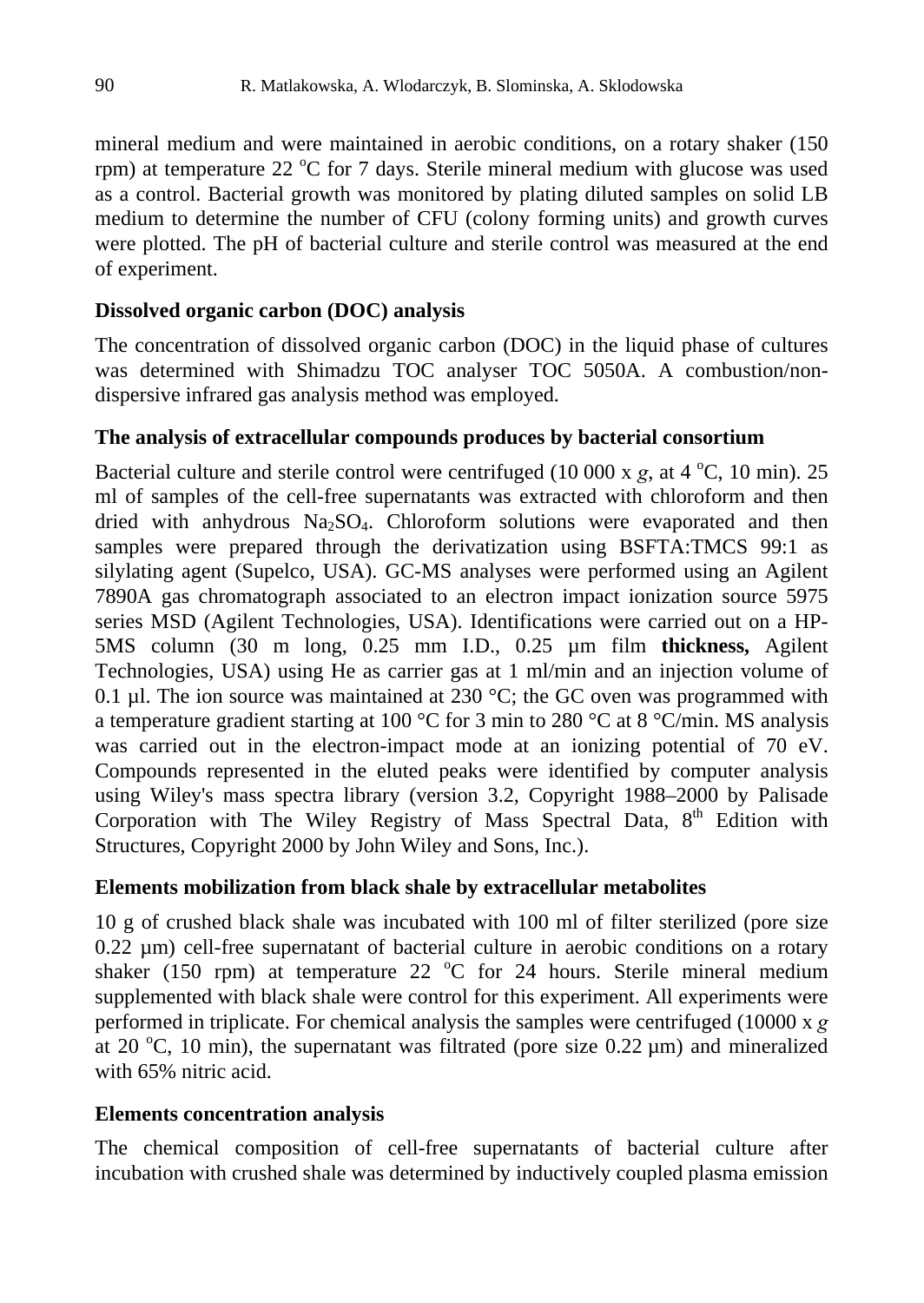spectrometry (ICP-ES) using an Optima 5300 DV spectrometer (Perkin-Elmer, USA). All analyses were performed in triplicate.

#### **Results and discussion**

One of the processes responsible for elements redistribution in environment is their mobilization and/or complexation by a variety of extracellular organic substances produced by microorganisms. Low molecular organic acids and alcohols are released as a by-product of microbial metabolism due to incomplete metabolic pathways (Birch and Bachofen, 1990). A majority of organic acids are generated by microorganisms as a byproduct of fermentation or aerobic respiration of glucose.

In this study the growth of consortium of indigenous microorganisms on liquid mineral medium with glucose under aerobic condition and the concentration of total dissolved carbon was monitored for 7 days (Fig. 1). A typical growth curve was observed. During bacterial growth the carbon concentration decreased during first 4 days and then it started to increased up to the end of experiment (Fig. 1).



Fig. 1. The growth (CFU) of consortium of indigenous microorganisms on liquid mineral medium with glucose and the concentration of dissolved organic carbon (DOC)

The changes of the dissolved carbon concentration during bacterial growth suggest the utilization of glucose at the first days (decrease of the carbon concentration) and then the production of extracellular metabolites (increase of the carbon concentration). The pH of bacterial culture monitored during the bacterial growth decreased from 7.0 to 4.2 while the pH of sterile mineral medium (control) was stable (7.0).

The results of qualitative analysis of chemical compounds produced by consortium of indigenous microorganisms are presented in Table 2. Between compounds identified in culture sample 14 aliphatic (C7–C18) and 3 aromatic (C7–C8) carboxylic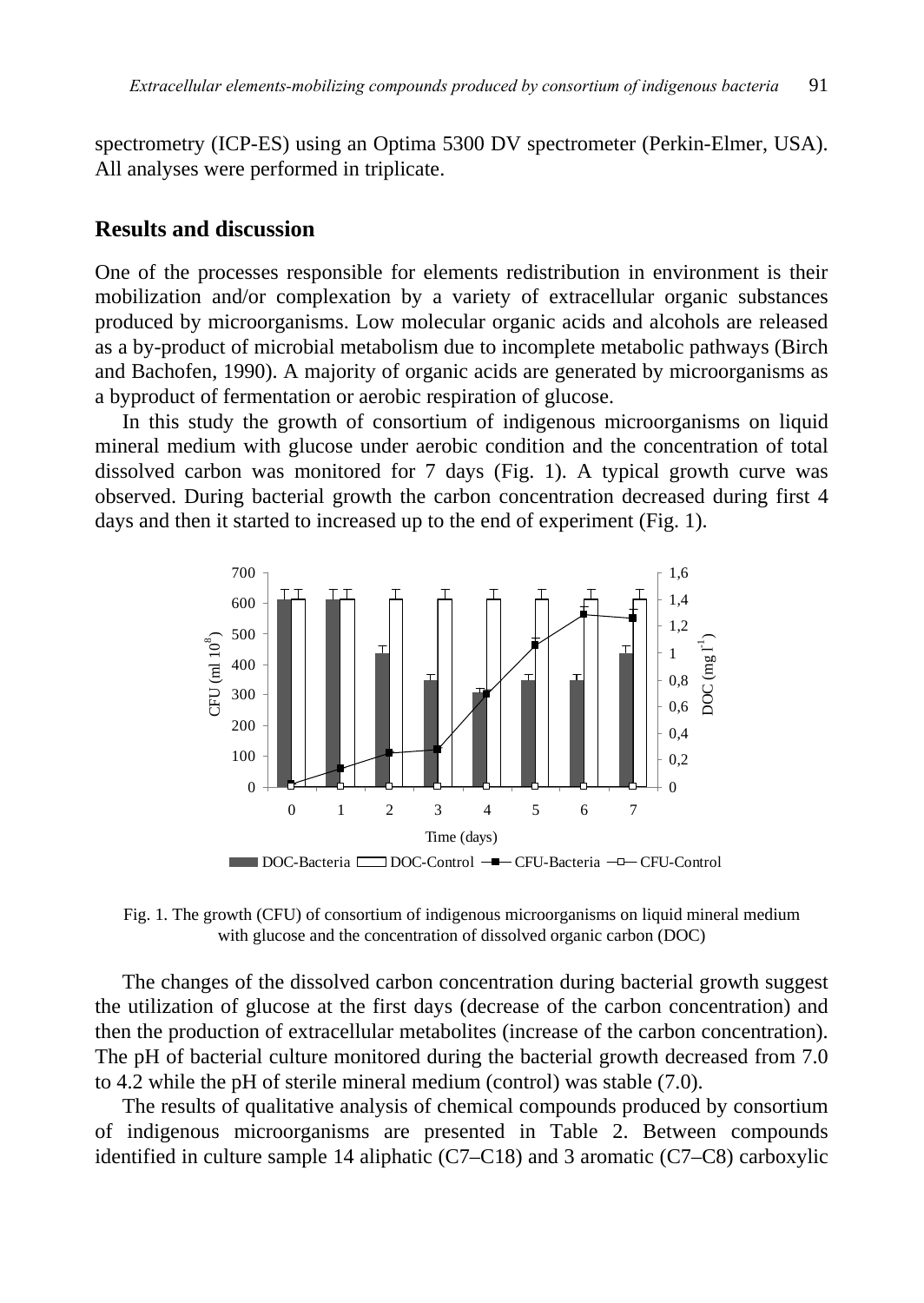acids were found (Table 2). In addition 5 alcohols were identified. All signals in the chromatogram of control sample (sterile mineral medium) originated from BSTFA:TMCS mixture.

The microbial extracellular metabolites such as organic acids increase mineral dissolution and mobilize elements by displacement of metal ions from the ore matrix by hydrogen ions or by the formation of metal complexes and chelates. The impact of organic acids and other metabolites on bioextraction of metal sulphide ore have been known for a long time. Parés (1964 a, b, c) described the solubilization of copper and other metals associated with laterite and clays using extracellular ligands formed by *Serratia marcescens*, *Bacillus subtilis*, *Bacillus sphaericus* and *Bacillus firmus*.

Table 2. The qualitative composition of extracellular compounds produced by mixture of microorganisms

| Aliphatic carboxylic acids                                                                                                                                                                                                                                                                                  |  |  |  |  |  |
|-------------------------------------------------------------------------------------------------------------------------------------------------------------------------------------------------------------------------------------------------------------------------------------------------------------|--|--|--|--|--|
| heptanoic acid, octanoic acid, nonanoic acid, decanoic acid, undecanoic acid, 4-oxo-pentanoic acid, 5-<br>dodecenoic acid, dodecanoic acid, 3-hydroxycapric acid, phenylpuryvic acid, 1,2-hydroxylauric acid,<br>hexadecanoic acid, octadecanoic acid, 2,3-bishydroxypropyl laurate, 3-hydroxypalmitic acid |  |  |  |  |  |
| Aromatic carboxylic acids                                                                                                                                                                                                                                                                                   |  |  |  |  |  |
| benzoic acid, benzeneacetic acid, methyl benzoic acid                                                                                                                                                                                                                                                       |  |  |  |  |  |
| <b>Alcohols</b>                                                                                                                                                                                                                                                                                             |  |  |  |  |  |
| benzyl alcohol, glycerol, dodecanol, hexadecanol, octadecanol                                                                                                                                                                                                                                               |  |  |  |  |  |
| $\Omega$ and the set of $\Omega$ and $\Omega$ are set of $\Omega$ and $\Omega$ and $\Omega$ are set of $\Omega$ and $\Omega$ and $\Omega$ and $\Omega$ are set of $\Omega$ and $\Omega$                                                                                                                     |  |  |  |  |  |

Such species as *Bacillus circulans* and *Bacillus mucilaginosus* were described as able to leach manganese from ores using different organic compounds as reducing agents (Groudev, 1987). The most effective in metal solubilization are fungi: *Aspergillus* and *Penicillum* (Burgestaller and Schinner, 1993; Bosecker, 1997). Wenberg et al. (1971) reported the isolation of the fungus *Penicillum* sp. from a minetailing pond which produced unidentified metabolites that could mobilize copper from sedimentary ores of the White Pine deposit (Michigan, USA). Anjum et al. (2010, 2012) described the role of organic acids produced by *A. niger* in mobilization of copper, cobalt and zinc from black shale located in Pakistan. Also our studies of yeast *Rhodotorula mucilaginosa* sp. LM9 isolated from Kupferschiefer black shale showed that organic acids (malic and oxalic) produced by this strain can effectively mobilize copper from this sedimentary rock (Rajpert et al., 2013).

Despite extensive information on this topic in the literature, up to our knowledge this paper for the first time presents the simultaneous mobilization of dozen of elements from multielements sedimentary rock by the action of compounds of bacterial origin. Figure 2 shows the concentrations of nine elements after 24 hours of black shale incubation with cell-free supernatant containing bacterial metabolites and sterile mineral medium (control) and Table 3 presents the efficiency of mobilization of all studied elements.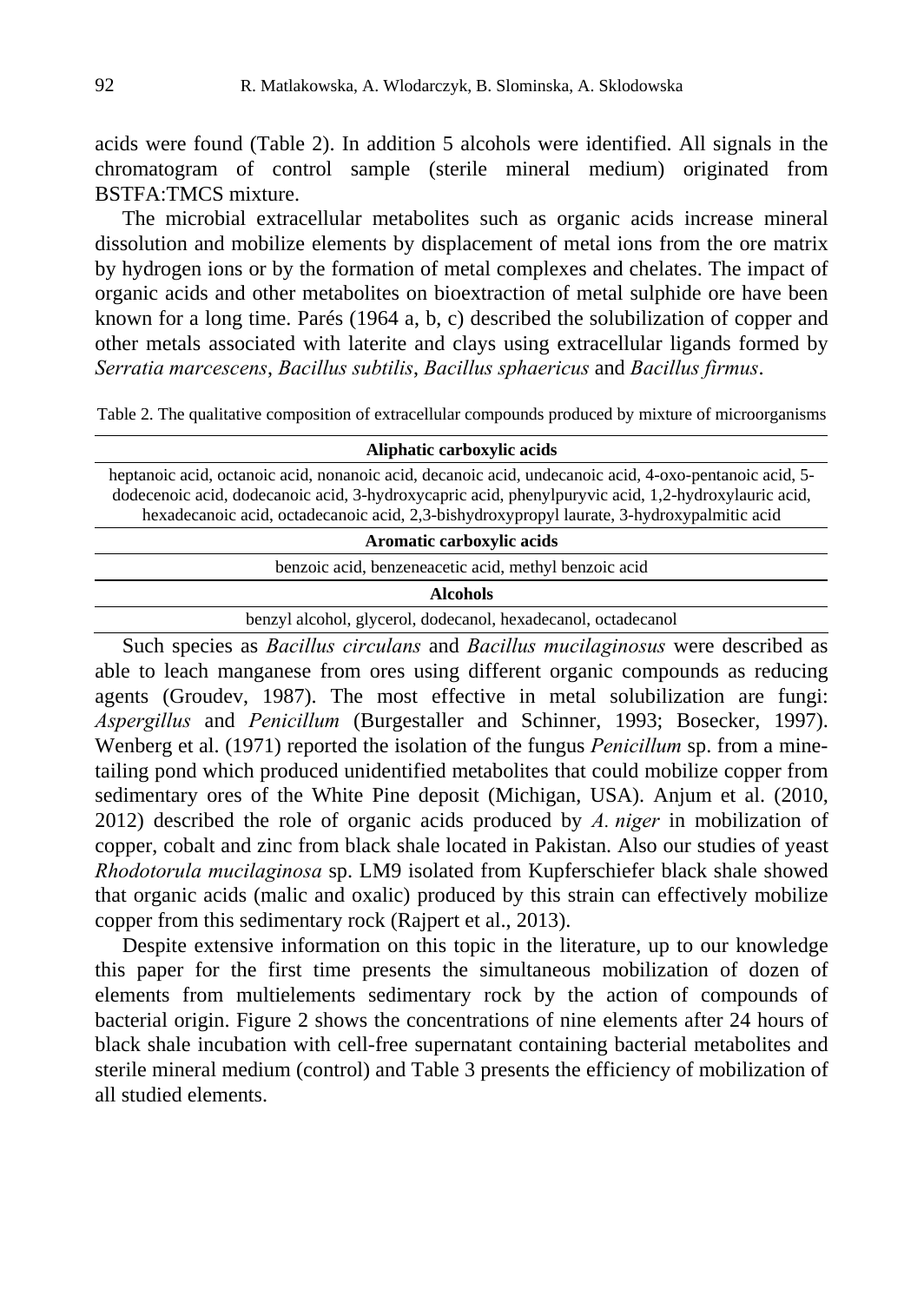

Fig. 2. Concentrations of elements mobilized from black shale by cell-free supernatant of bacterial cultures and sterile mineral medium (control) after 24 hours of incubation. Bars represent the standard deviation of measurements

The role of bacterial extracellular metabolites in mobilization of Ca, Na, Mg, Si, Al, Cu, Co, As, V, Zn, Ni, Mo, Fe, and Mn was clearly evident. The concentrations of K and S were lower in studied sample than in control where only chemical weathering was observed. The mobilization of elements was depended on the diameter of crushed shale and it was the highest in the case of fine crushed shale (0.25–0.5 mm) that could be simply explained by the differences in active surface area of different fractions used in this study.

The extracellular metabolites can be beneficial for microorganisms – they can be utilized as a means of sequestering of some metals from external environment to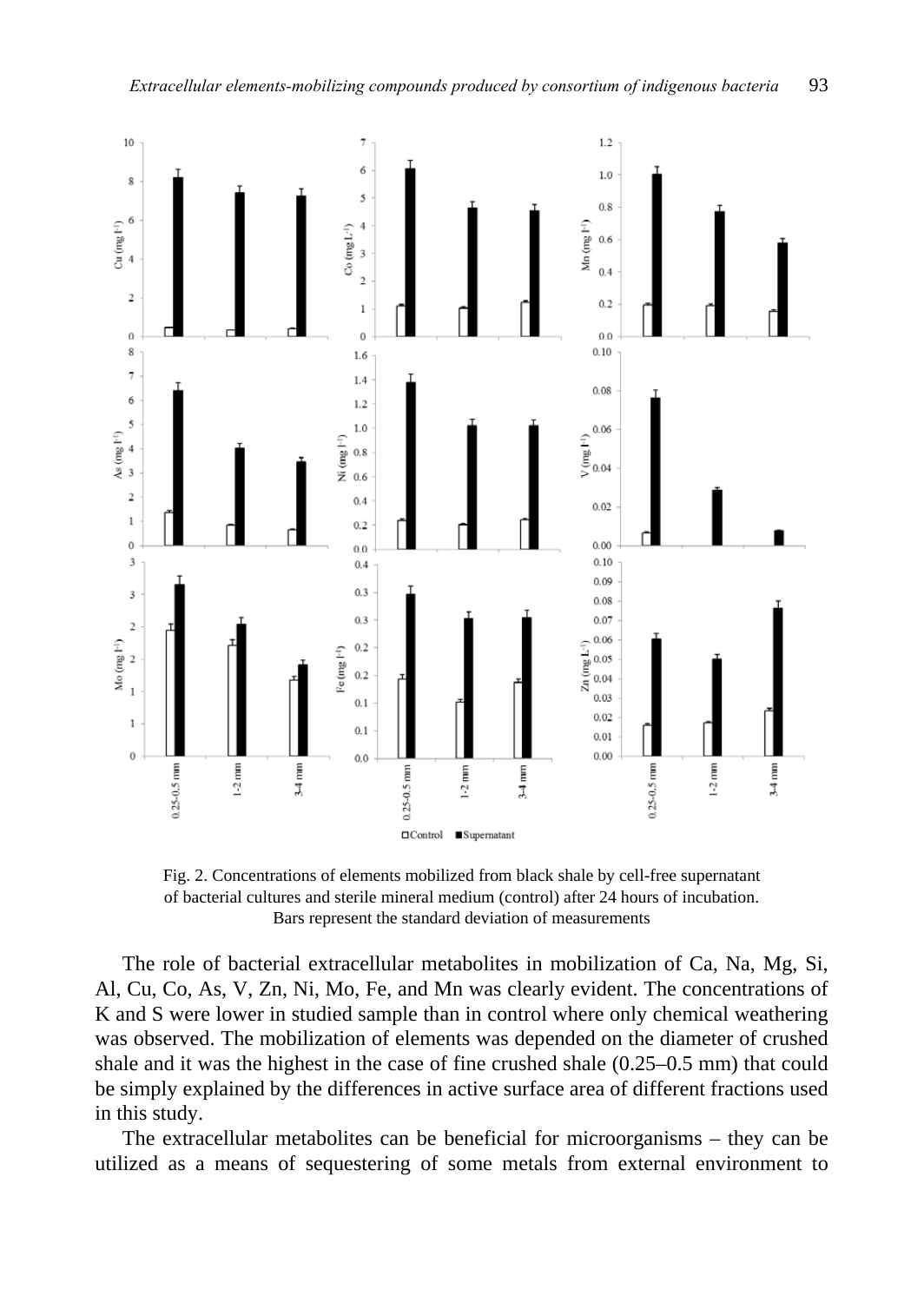supplement their nutritional needs. They can be also used as a way of detoxication against toxic elements. Black shale represents a type of extreme environment characterized by high concentrations of heavy metals and limited access to sources of carbon and energy. According to detailed petrographic and geochemical characterization of Kupferschiefer black shale performed by Speczik (1994) and Oszczepalski (1999) about 60 different major and trace elements in more than 100 different minerals occur in this ore. Rock-forming minerals such clay minerals, feldspars, dolomites and calcites are potential sources of Na, K, Al, Si, Ca and Mg. Such elements as Cu, Zn, Fe, Mo, S are mobilized from ore minerals - Cu-S, Cu-Fe-S, Cu-As-Sb-S, Pb-S and Zn-S Cu-Mo-S Mo-S. A part of mobilized elements can originated from metalloorganic compounds and geoporhyrins. Among them is first of all vanadium, but also it can be nickel, cobalt and molybdenum (Matlakowska et al., 2013).

|           | Fraction size   |          |             |          |             |          |  |  |
|-----------|-----------------|----------|-------------|----------|-------------|----------|--|--|
| Element   | $0.25 - 0.5$ mm |          | $1-2$ mm    |          | $3-4$ mm    |          |  |  |
|           | Supernatant     | Control  | Supernatant | Control  | Supernatant | Control  |  |  |
| Na        | 3.56            | $\theta$ | 2.94        | $\theta$ | 2.61        | $\theta$ |  |  |
| K         | 0.79            | 0.94     | 0.48        | 0.74     | 0.42        | 0.60     |  |  |
| Al        | 0.011           | 0.0023   | 0.0098      | 0.00054  | 0.0069      | 0.00068  |  |  |
| Si        | 0.035           | 0.025    | 0.025       | 0.022    | 0.023       | 0.021    |  |  |
| Mg        | 0.31            | 0.31     | 0.29        | 0.24     | 0.27        | 0.19     |  |  |
| Ca        | 1.3             | 0.76     | 0.83        | 0.52     | 0.73        | 0.38     |  |  |
| Fe        | 0.012           | 0.0058   | 0.010       | 0.0042   | 0.010       | 0.0056   |  |  |
| Mn        | 0.45            | 0.087    | 0.34        | 0.084    | 0.26        | 0.07     |  |  |
| ${\bf S}$ | 3.54            | 5.32     | 2.17        | 3.49     | 2.17        | 3.33     |  |  |
| Cu        | 0.23            | 0.013    | 0.22        | 0.0092   | 0.21        | 0.012    |  |  |
| Co        | 4.69            | 0.85     | 3.59        | 0.79     | 3.52        | 0.94     |  |  |
| Ni        | 4.08            | 0.71     | 3.04        | 0.61     | 3.03        | 0.73     |  |  |
| V         | 0.08            | 0.0074   | 0.03        | $\theta$ | 0.0085      | $\Omega$ |  |  |
| Mo        | 15.68           | 11.48    | 12.01       | 10.11    | 8.34        | 6.92     |  |  |
| Zn        | 2.3             | 0.62     | 1.92        | 0.65     | 2.92        | 0.88     |  |  |
| As        | 4.02            | 0.85     | 2.52        | 0.53     | 2.18        | 0.41     |  |  |

Table 3. The efficiency (%) of elements mobilization from black shale by a microbial extracellular compounds

The efficiency of elements mobilization was the highest for cobalt (4.69%), nickel (4.08%) and arsenic (4.02%). The distribution of arsenic in black shale is very similar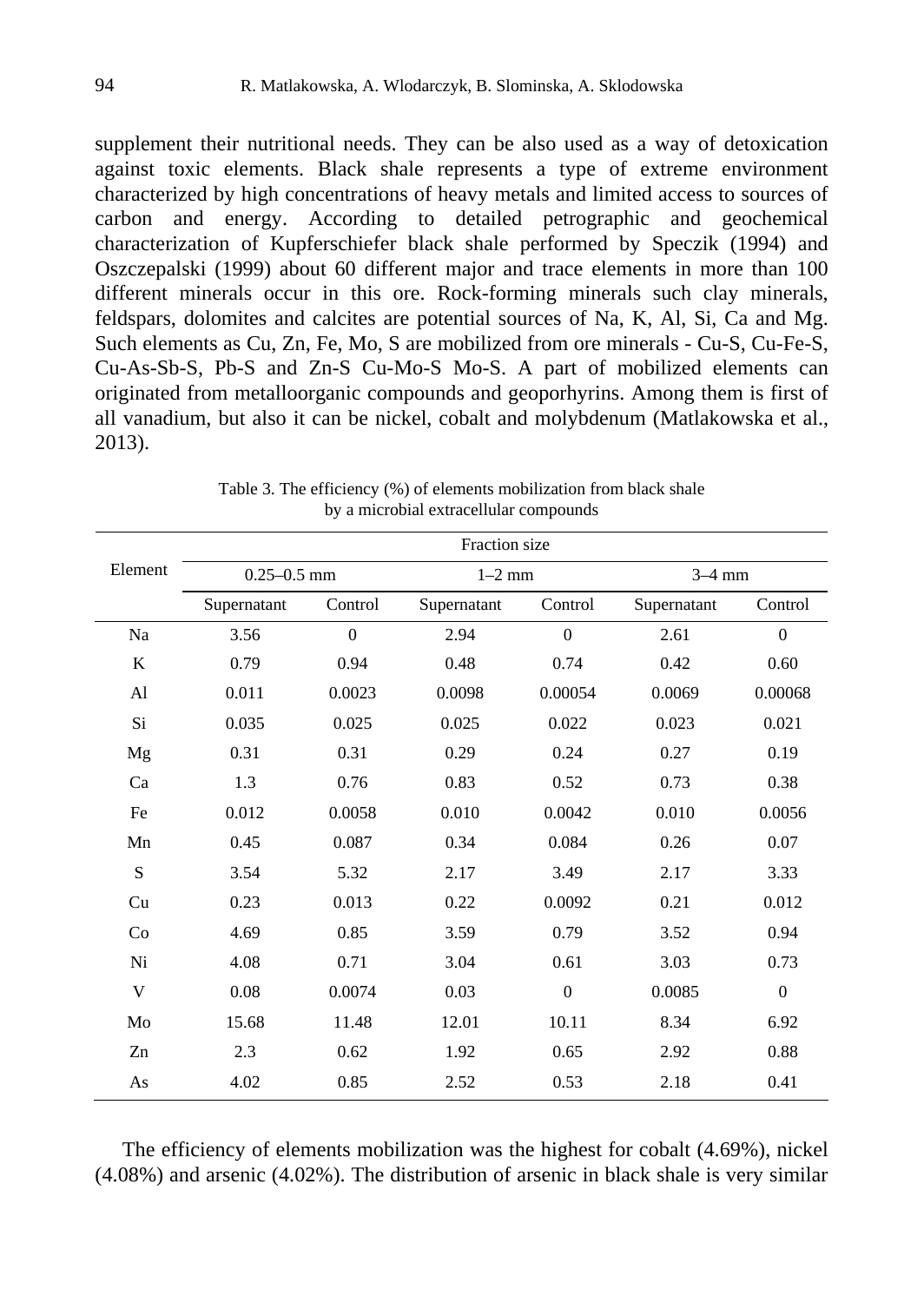to that of cobalt and nickel. Biorecovery of nickel and cobalt by mean of extracellular metabolites is very promising solution but also the mobilization of toxic arsenic is of great importance. Arsenic is an element that is very often associated in copper minerals. Contamination of copper ore with this metalloid is troublesome for hydrometallurgical processes. During smelting processes the volatile arsenic compounds are released into the atmosphere, which due to the toxicity of these compounds is a significant environmental hazard. Besides volatile arsenic compounds, high concentrations of arsenic are found also in the dust from tailings ponds. For this reason, very important, both from an economic and environmental point of view, is to develop effective methods for controlled removal of arsenic from copper deposits.

## **Conclusion**

Taken together, the results of present study increase our knowledge about black shale bioweathering and confirm that bacteria may indirectly influence on the simultaneous mobilization of elements from sedimentary rock. This phenomenon has the potential application in biorecovery of metals from neutral or alkaline ores and wastes containing such ores and it could be used as the non-contact and environmentally friendly method of metal recovery.

The application of this biotechnology requires further research focused on finding a cheap source of extracellular compounds and process optimization. Another aspect requiring further analysis is the possibility of including these microbial metabolites into hydrometallurgical processes and recovering the mobilized metals as well as reusing the solutions.

#### **References**

- ANJUM F., SHAHID M., AKCIL A., 2012, *Biohydrometallurgy techniques of low grade ores: A review on black shale*. Hydrometallurgy 117–118, 1–12.
- ANJUM F., BHATII H.N., ASGHER M., SHAHID M., 2010, *Leaching of metal ions from black shale by organic acids produced by Aspergillus niger*. J. App. Clay Sci. 47, 356–361.
- BIRCH L., BACHOFEN R., 1990, *Complexing agents from microorganisms*. Experientia 46, 827–834.
- BOSECKER K., 1997, *Bioleaching: metal solubilization by microorganisms*. FEMS Microbiol. Rev. 20, 591–604.
- BURGESTALLER W., SSHINNER F., 1993, *Leaching of metals with fungi*. J Biotechnol. 27, 91-116.
- GROUDEV S.N., 1987, *Use of heterotrophic microorganisms in mineral biotechnology*. Acta Biotechnol. 7, 299-306.
- HARTMANS S., SMITS J.P., VAN DER WERF M.J., VOLKERING F., DE BONT J.A.M., 1989, *Metabolism of styrene oxide and 2-phenylethanol in the styrene-degrading Xanthobacter strain 124X*. Appl. Environ. Microbiol. 55, 2850–2855.
- d'HUGES P., NORRIS P.R., HALLBERG K.B., SANCHEZ F., LANGWALDT J., GROTOWSKI A., CHMIELEWSKI T., GROUDEV S., BIOSHALE CONSORTIUM, 2008, *Bioshale FP6 European project: exploiting black shale ores using biotechnologies?* Minerals Engineering 21, 111–120.